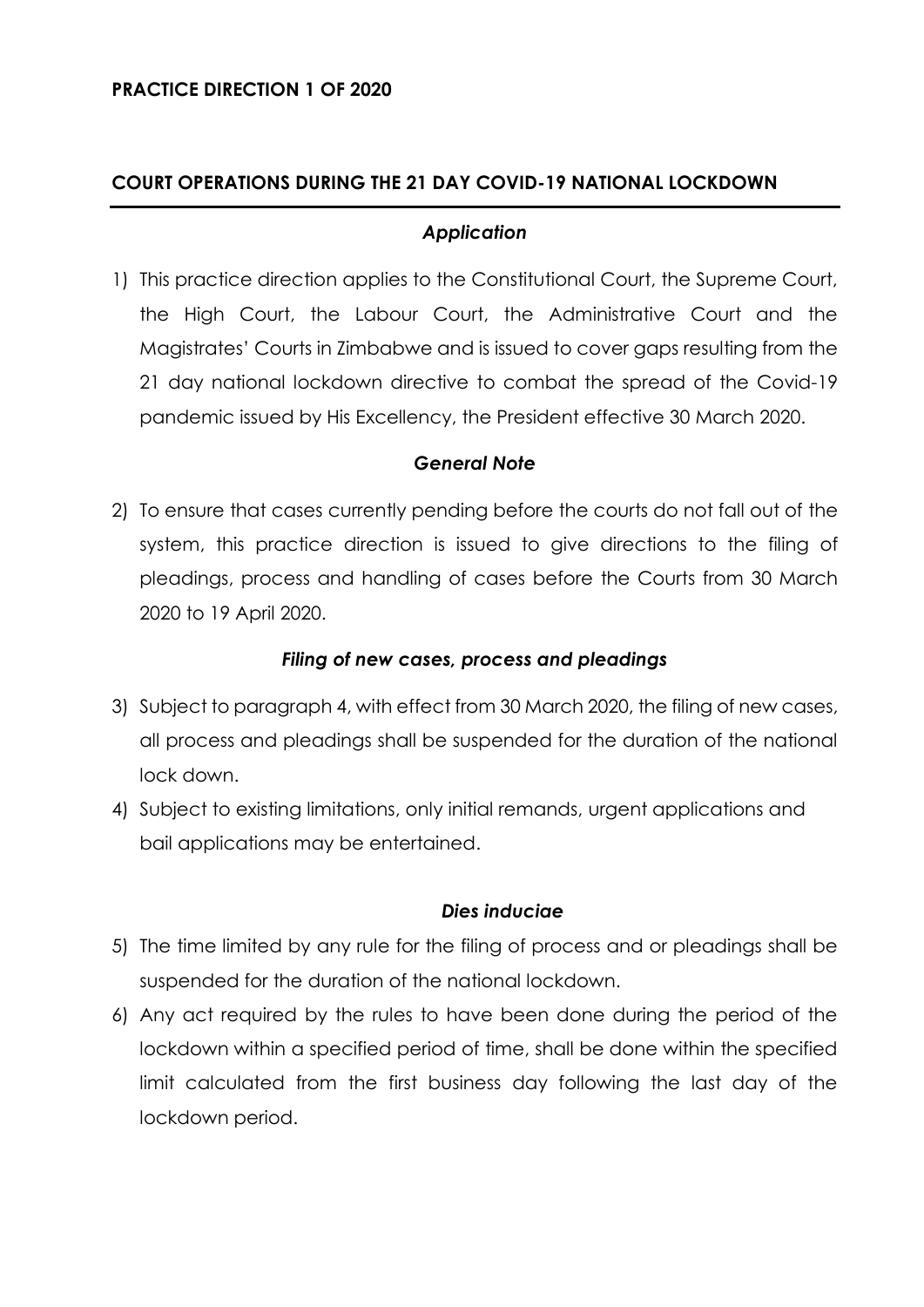7) Any act which would have been due within the remaining period of a *dies induciae*, shall be due to be done within the same remaining period of the *dies induciae*, calculated from the first business day after the last day of the lockdown period.

# *Civil matters*

- 8) All pending civil cases are deemed to have been postponed as follows:
	- a. For the Magistrates' Court, matters shall be deemed to have been postponed to the first business day following the last day of the lockdown period.
	- b. For the Constitutional Court, Supreme Court, High Court, Labour Court and Administrative Court, the matters are deemed to have been postponed to the first day of the second term. The Registrars of the respective courts shall reset the matters down in consultation with the parties.

 Provided that the Sheriff of the High Court will not charge the cost of service for such matters.

# *Criminal matters*

- 10.All pending criminal cases on remand shall be automatically rolled over for a period of at least 21 calendar days.
- 11.For clarity, the remand dates shall be as follows:-

| <b>Current remand dates</b> | New date of remand |
|-----------------------------|--------------------|
| 30 March 2020               | 20 April 2020      |
| 31 March 2020               | 21 April 2020      |
| 1 April 2020                | 22 April 2020      |
| 2 April 2020                | 23 April 2020      |
| 3 April 2020                | 24 April 2020      |
| 6 April 2020                | 27 April 2020      |
| 7 April 2020                | 28 April 2020      |